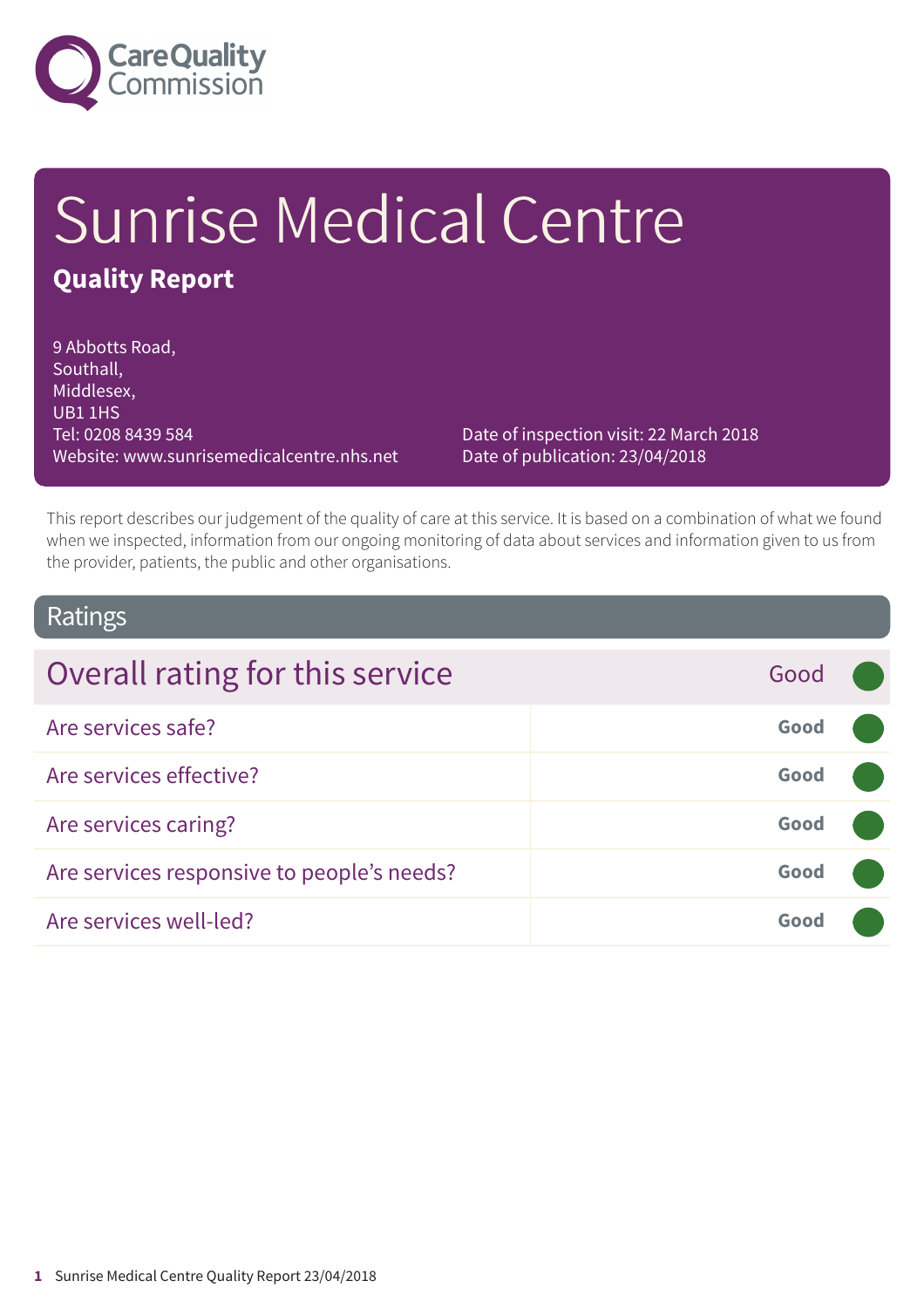# Key findings

### **Contents**

| Key findings of this inspection                     | Page           |
|-----------------------------------------------------|----------------|
| Letter from the Chief Inspector of General Practice | $\mathcal{P}$  |
| The six population groups and what we found         | 3              |
| Detailed findings from this inspection              |                |
| Our inspection team                                 | $\overline{4}$ |
| Background to Sunrise Medical Centre                | $\overline{4}$ |
| Detailed findings                                   | .5             |

### Letter from the Chief Inspector of General Practice

#### **This practice is rated as Good overall.** (Previous

inspection February 2016 – Good)

The key questions are rated as:

Are services safe? – Good

Are services effective? – Good

Are services caring? – Good

Are services responsive? – Good

Are services well-led? - Good

As part of our inspection process, we also look at the quality of care for specific population groups. The population groups are rated as:

Older People – Good

People with long-term conditions – Good

Families, children and young people – Good

Working age people (including those recently retired and students – Good

People whose circumstances may make them vulnerable – Good

People experiencing poor mental health (including people with dementia) - Good

We carried out an announced comprehensive inspection at Sunrise Medical Centre on 22 March 2018 as part of our inspection programme.

At this inspection we found:

- The practice had clear systems to manage risk so that safety incidents were less likely to happen. When incidents did happen, the practice learned from them and improved their processes.
- The practice routinely reviewed the effectiveness and appropriateness of the care it provided. It ensured that care and treatment was delivered according to evidence- based guidelines.
- Staff involved and treated patients with compassion, kindness, dignity and respect.
- Patients found the appointment system easy to use and reported that they were able to access care when they needed it.
- There was a strong focus on continuous learning and improvement at all levels of the organisation.

The areas where the provider **should** make improvements are:

- Continue to monitor and improve national GP survey performance particularly in relation to nurse consultations and access to the service.
- Continue to monitor and improve uptake of cervical, bowel, breast cancer screening and childhood immunisation rates.

#### **Professor Steve Field (CBE FRCP FFPH FRCGP)**

Chief Inspector of General Practice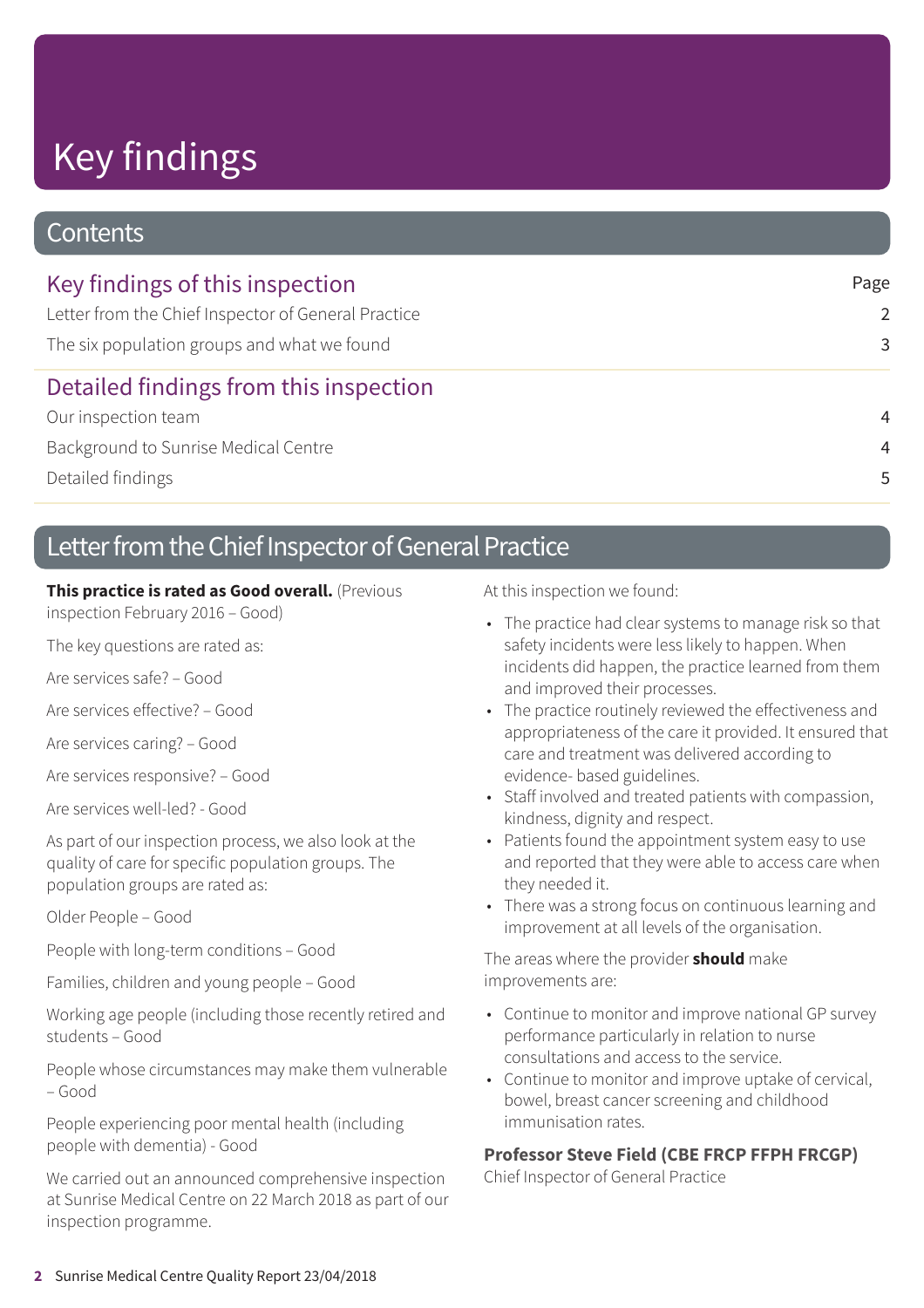## Summary of findings

### The six population groups and what we found

We always inspect the quality of care for these six population groups.

| <b>Older people</b>                                                        | Good |
|----------------------------------------------------------------------------|------|
| <b>People with long term conditions</b>                                    | Good |
| <b>Families, children and young people</b>                                 | Good |
| Working age people (including those recently retired and<br>students)      | Good |
| People whose circumstances may make them vulnerable                        | Good |
| People experiencing poor mental health (including people<br>with dementia) | Good |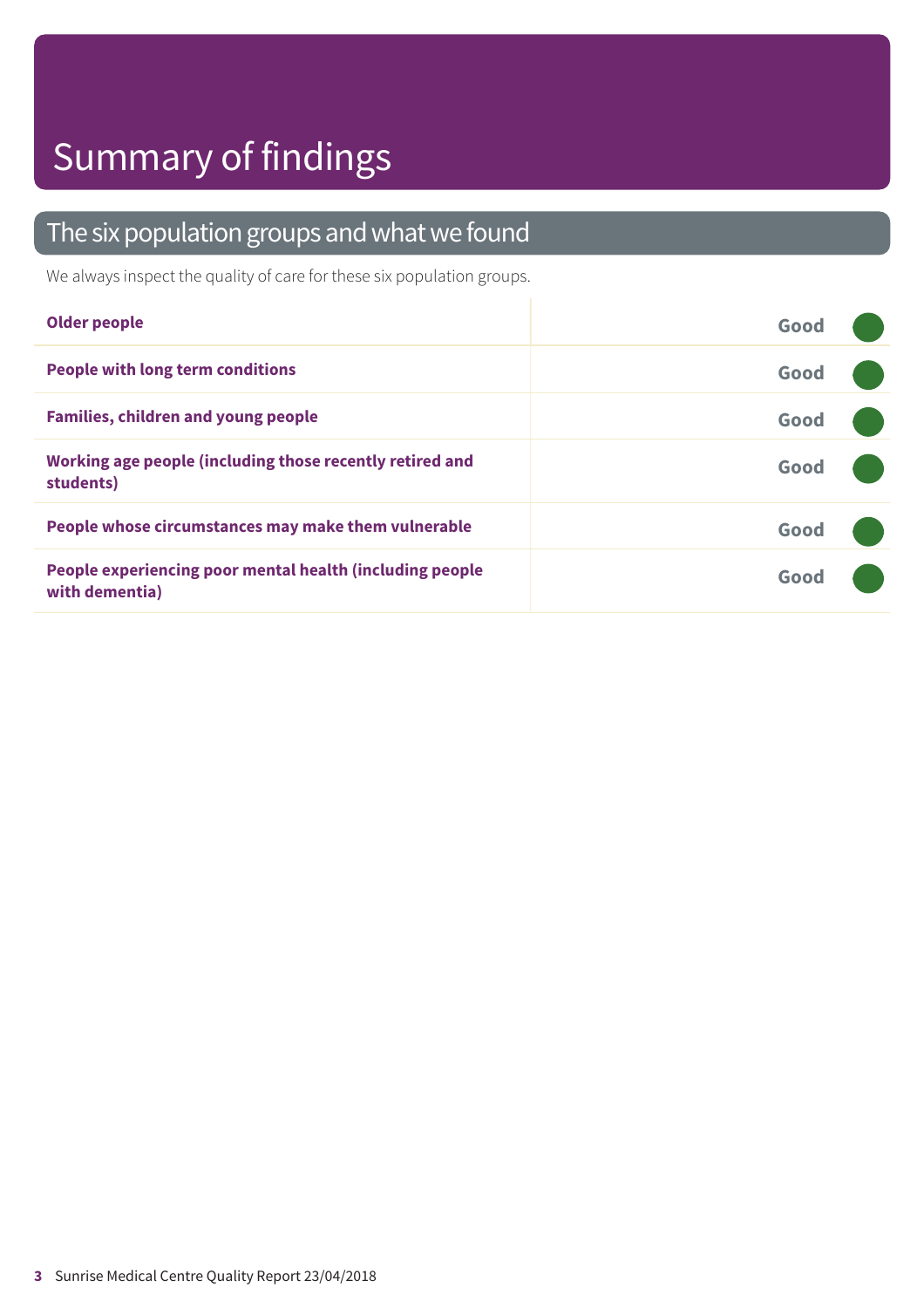

# Sunrise Medical Centre **Detailed findings**

### Our inspection team

#### **Our inspection team was led by:**

Our inspection team was led by a CQC lead inspector and included a GP specialist adviser.

### **Background to Sunrise Medical Centre**

- Sunrise Medical Centre is located in the London Borough of Ealing. It is situated on the ground and first floor of a two storey building with limited parking facilities. There are three consulting rooms and a room for baby consultations. There are two toilets, one for patients with disabled access and another for staff. Access to the surgery is via the front entrance of the building with automatic doors and level flooring for wheelchair access.
- The practice is run by two GP partners, male and female (ten sessions). The practice is also supported by three locum GP's (five sessions), three nurses (one nurse practitioner and two regular locum nurses), two healthcare assistants, five reception staff, a secretary, a practice manager and a cleaner.
- The practice is open between 8am and 6:30pm Monday to Friday. They also offer extended opening hours on Monday from 6:30pm to 8pm and Tuesday from 6:30pm – 7:30pm. Appointments are available throughout the opening hours.
- The practice is an extended access GP HUB practice providing GP and nurse access 8am to 8pm at weekends and 6.30pm to 8pm weekdays. When the practice is closed patients can call 111 in an emergency.
- The practice provides primary care services through a General Medical Services (GMS) contract to approximately 3,800 patients living in the local area (GMS is one of the three contracting routes that have been available to enable commissioning of primary medical services).
- The majority of patients within the practice are either young or of working age with a small percentage of patients aged between 65 and 85. The practice is situated in an area which is classified within the third most deprived decile.
- The practices is registered with the Care Quality Commission to provide the following regulated activities; diagnostics and screening services, treatment of disease, disorder or injury, family planning services and maternity and midwifery services.
- Services provided include core services such as chronic disease management, childhood immunisations and cervical screening as well as out of hospital services including ECG, spirometry, wound care and 24 hour blood pressure monitoring.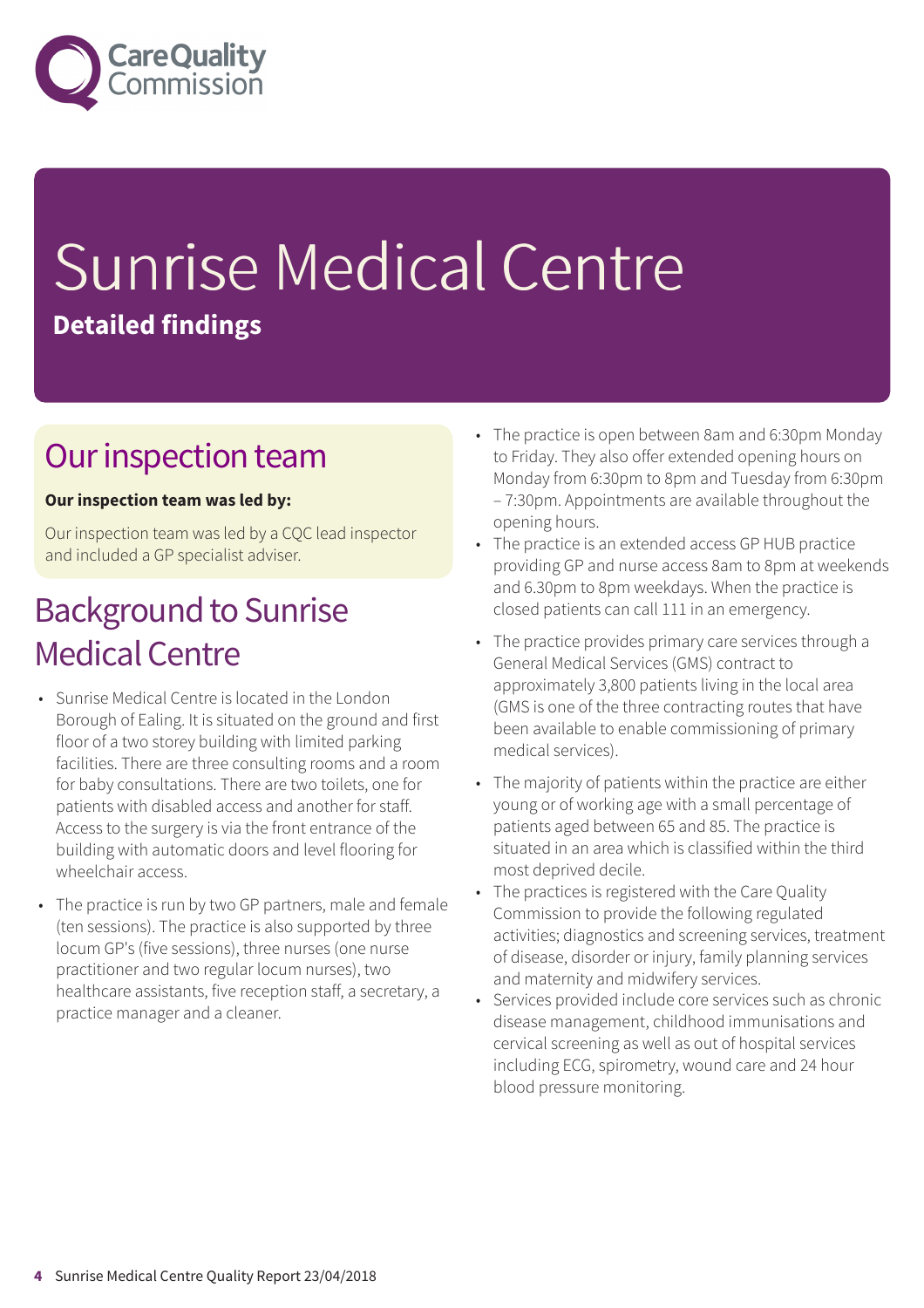## Are services safe?

## **Our findings**

**We rated the practice, and all of the population groups, as good for providing safe services.**

#### **Safety systems and processes**

The practice had clear systems to keep patients safe and safeguarded from abuse.

- The practice had a suite of safety policies including adult and child safeguarding policies which were regularly reviewed and communicated to staff. Staff received safety information for the practice as part of their induction and refresher training. Policies were regularly reviewed and were accessible to all staff, including locums. They outlined clearly who to go to for further guidance.
- There was a system to highlight vulnerable patients on records and a risk register of vulnerable patients.
- The practice worked with other agencies to support patients and protect them from neglect and abuse. Staff took steps to protect patients from abuse, neglect, harassment, discrimination and breaches of their dignity and respect.
- All staff received up-to-date safeguarding and safety training appropriate to their role. They knew how to identify and report concerns. Reports and learning from safeguarding incidents were available to staff. Staff who acted as chaperones were trained for the role and had received a DBS check.
- The practice carried out staff checks, including checks of professional registration where relevant, on recruitment and on an ongoing basis. Disclosure and Barring Service (DBS) checks were undertaken where required. (DBS checks identify whether a person has a criminal record or is on an official list of people barred from working in roles where they may have contact with children or adults who may be vulnerable).
- There was an effective system to manage infection prevention and control.
- There were systems for safely managing healthcare waste.
- The practice ensured that facilities and equipment were safe and that equipment was maintained according to manufacturers' instructions.

#### **Risks to patients**

There were adequate systems to assess, monitor and manage risks to patient safety.

- There were arrangements for planning and monitoring the number and mix of staff needed. There was an effective approach to managing staff absences and for responding to epidemics, sickness, holidays and busy periods.
- There was an effective induction system for temporary staff tailored to their role.
- The practice was equipped to deal with medical emergencies and staff were suitably trained in emergency procedures.
- Staff understood their responsibilities to manage emergencies on the premises and to recognise those in need of urgent medical attention. Clinicians knew how to identify and manage patients with severe infections including sepsis.
- When there were changes to services or staff the practice assessed and monitored the impact on safety.

#### **Information to deliver safe care and treatment**

Staff had the information they needed to deliver safe care and treatment to patients.

- Individual care records were written and managed in a way that kept patients safe. The care records we saw showed that information needed to deliver safe care and treatment was available to relevant staff in an accessible way.
- The practice had systems for sharing information with staff and other agencies to enable them to deliver safe care and treatment. There was a documented approach to the management of test results.
- Referral letters included all of the necessary information.

#### **Safe and appropriate use of medicines**

The practice had reliable systems for appropriate and safe handling of medicines.

• The systems for managing and storing medicines, including vaccines, medical gases, and emergency medicines and equipment minimised risks. The practice had carried out an appropriate risk assessment to identify medicines that it should stock. The practice kept prescription stationery securely and monitored its use.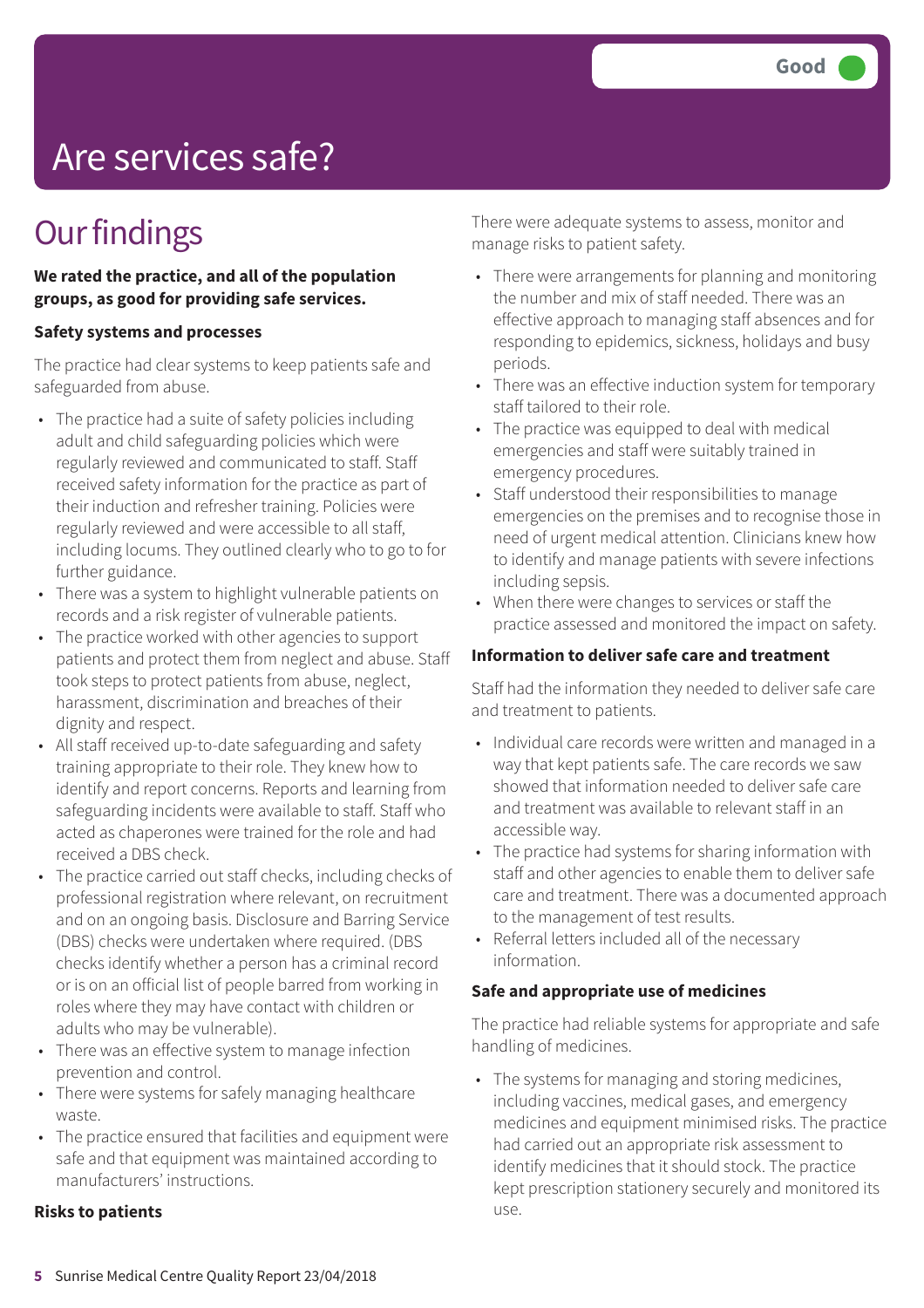### Are services safe?

- Staff prescribed, administered or supplied medicines to patients and gave advice on medicines in line with legal requirements and current national guidance. The practice had reviewed its antibiotic prescribing and taken action to support good antimicrobial stewardship in line with local and national guidance.
- Patients' health was monitored to ensure medicines were being used safely and followed up on appropriately. The practice involved patients in regular reviews of their medicines.
- The number of antibacterial prescription items prescribed per Specific Therapeutic group Age-sex Related Prescribing Unit was comparable to other practices.
- The percentage of antibiotic items prescribed that are Co-Amoxiclav, Cephalosporins or Quinolones was below other practices.

#### **Track record on safety**

The practice had a good safety record.

• There were comprehensive risk assessments in relation to safety issues.

• The practice monitored and reviewed activity. This helped it to understand risks and gave a clear, accurate and current picture that led to safety improvements.

#### **Lessons learned and improvements made**

The practice learned and made improvements when things went wrong.

- There was a system and policy for recording and acting on significant events and incidents. Staff understood their duty to raise concerns and report incidents and near misses. Leaders and managers supported them when they did so.
- There were adequate systems for reviewing and investigating when things went wrong. The practice learned and shared lessons, identified themes and took action to improve safety in the practice. For example an incident involving a prescription error was discussed in a staff meeting, protocols reviewed, and learning shared.
- There was a system for receiving and acting on safety alerts. The practice learned from external safety events as well as patient and medicine safety alerts.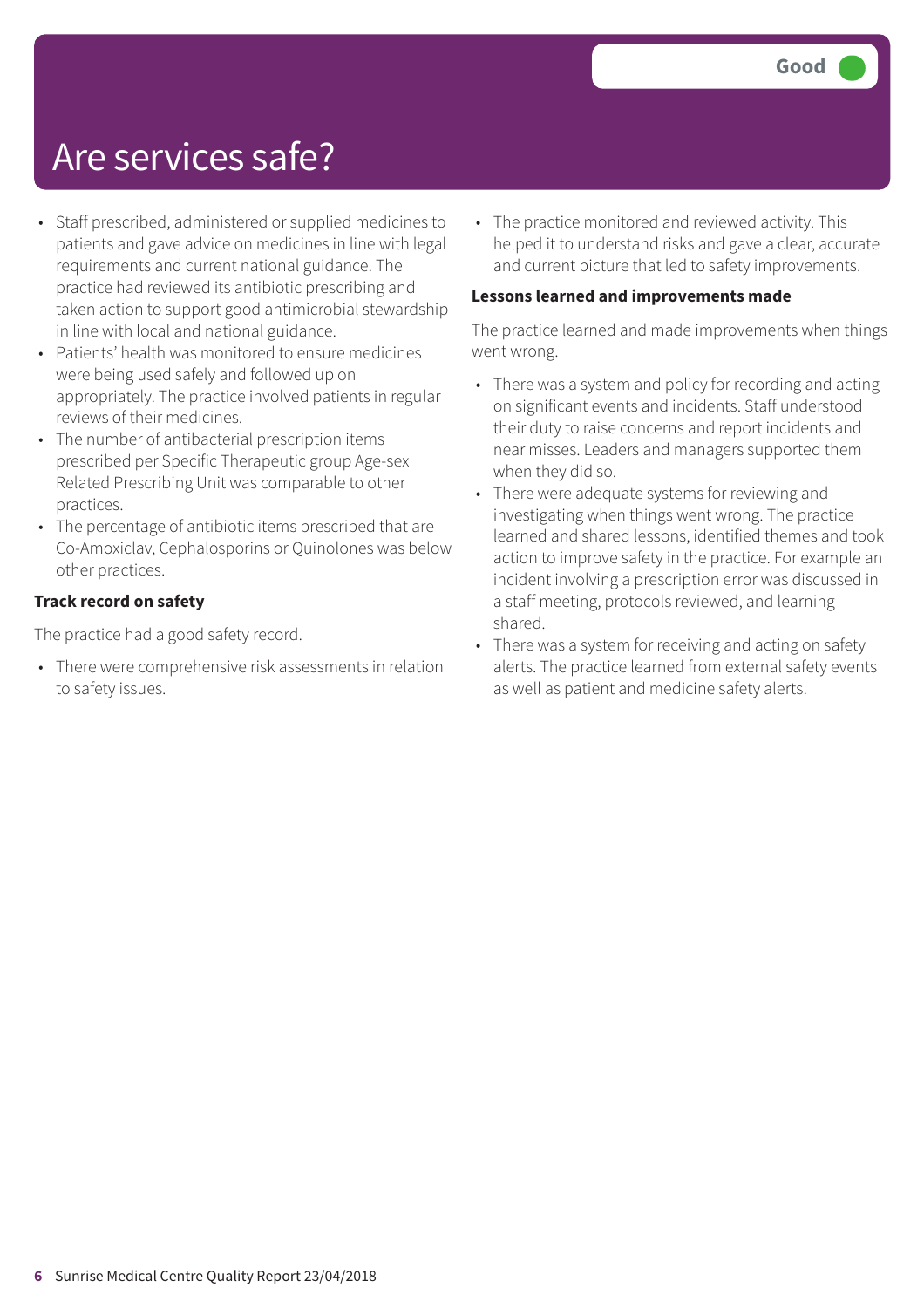## Are services effective?

(for example, treatment is effective)

### **Our findings**

#### **We rated the practice and all of the population groups as good for providing effective services.**

#### **Effective needs assessment, care and treatment**

The practice had systems to keep clinicians up to date with current evidence-based practice. We saw that clinicians assessed needs and delivered care and treatment in line with current legislation, standards and guidance supported by clear clinical pathways and protocols.

- Patients' immediate and ongoing needs were fully assessed. This included their clinical needs and their mental and physical wellbeing.
- The average daily quantity of Hypnotics prescribed per Specific Therapeutic group Age-sex Related Prescribing Unit was comparable to other practices.
- We saw no evidence of discrimination when making care and treatment decisions.
- Staff used appropriate tools to assess the level of pain in patients.
- Staff advised patients what to do if their condition got worse and where to seek further help and support.

#### Older people:

- Older patients who are frail or may be vulnerable received a full assessment of their physical, mental and social needs. The practice used an appropriate tool to identify patients aged 65 and over who were living with moderate or severe frailty. Those identified as being frail had a clinical review including a review of medication.
- Patients aged over 75 were invited for a health check. If necessary they were referred to other services such as voluntary services and supported by an appropriate care plan.
- The practice offered health checks to patients aged over 75 and the practice provided evidence to show that 70 of these checks had been carried out in the last 12 months.
- The practice followed up on older patients discharged from hospital. It ensured that their care plans and prescriptions were updated to reflect any extra or changed needs.
- Staff had appropriate knowledge of treating older people including their psychological, mental and communication needs.

• The practice participated in the whole system integrated care pilot to support older patients who were frequent accident & emergency attenders.

People with long-term conditions:

- Patients with long-term conditions had a structured annual review to check their health and medicines needs were being met. For patients with the most complex needs, the GP worked with other health and care professionals to deliver a coordinated package of care.
- Staff who were responsible for reviews of patients with long term conditions had received specific training.
- GPs followed up patients who had received treatment in hospital or through out of hours services for an acute exacerbation of asthma.
- The percentage of patients with diabetes, on the register, in whom the last blood pressure reading (measured in the preceding 12 months) is 140/80 mmHg or less was 83% compared to the CCG average of 76% and the national average of 78%.
- The percentage of patients with hypertension in whom the last blood pressure reading (measured in the preceding 12 months) is 150/90 mmHg or less was 93% compared to the CCG average of 83% and the national average of 83%.
- The percentage of patients with asthma, on the register, who have had an asthma review in the preceding 12 months that includes an assessment of asthma control using the three Royal College of Physicians questions was 91% compared to the CCG average of 79% and the national average of 76%.
- In the last 12 months the practice had completed 67 new diagnosis of asthma, 128 new diagnosis of diabetes and 36 new diagnosis of hypertension.

Families, children and young people:

- Childhood immunisations were carried out in line with the national childhood vaccination programme. Uptake rates for the vaccines given were mixed compared with the target percentage of 90%. For example:
- The percentage of children aged 1 with full course of recommended vaccines was 81%.
- The percentage of children aged 2 with pneumococcal conjugate booster vaccine was 84%.
- The percentage of children aged 2 with Haemophilus influenza type b and Meningitis C booster vaccine was 92%.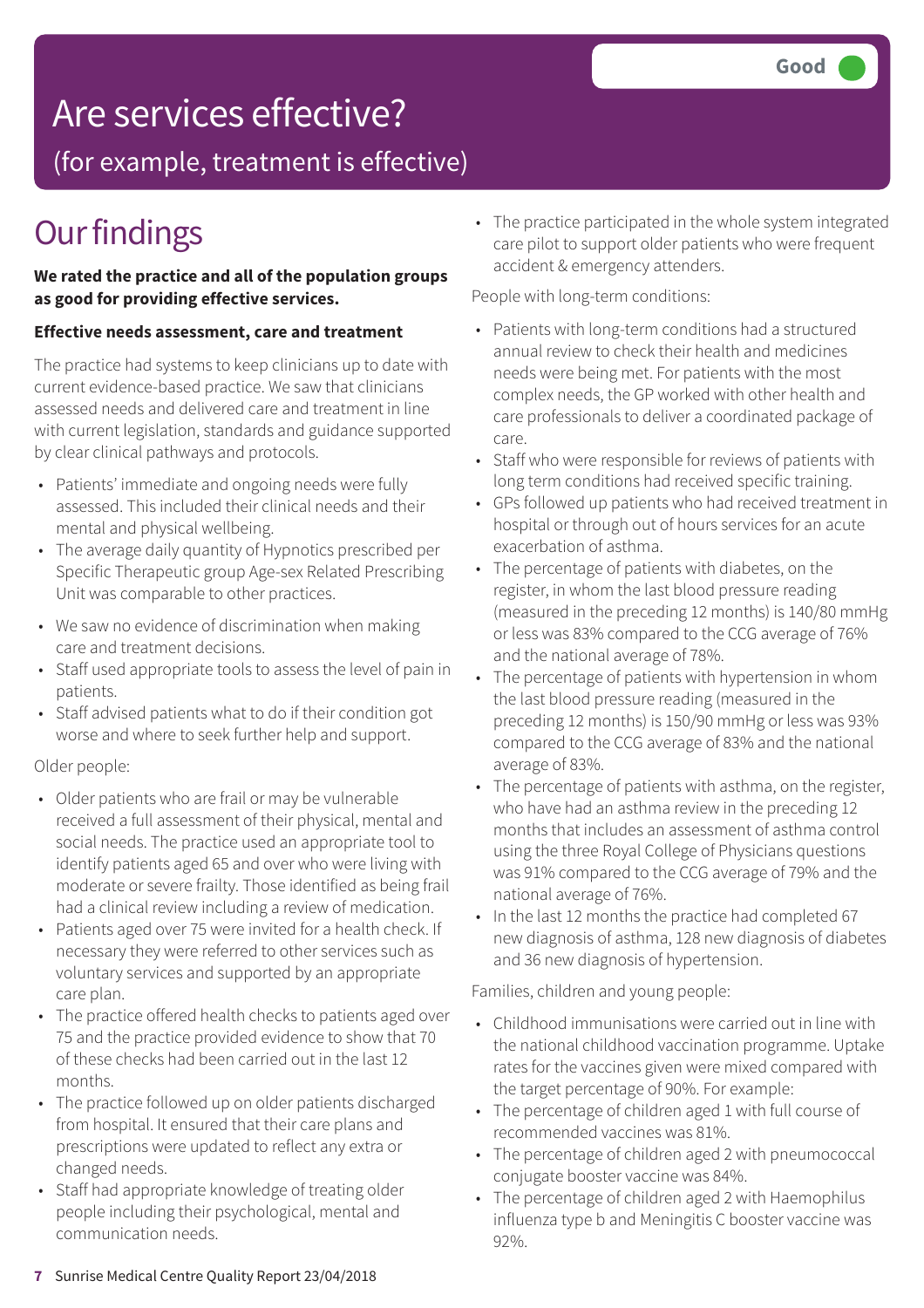## Are services effective?

### (for example, treatment is effective)

- The percentage of children aged 2 with Measles, Mumps and Rubella vaccine was 90%.
- The practice aware of their performance and they had introduced a system to identify none attenders and recall them to improve uptake where below the target percentage of 90%.
- The practice had arrangements to identify and review the treatment of newly pregnant women on long-term medicines. These patients were provided with advice and post-natal support in accordance with best practice guidance.
- The practice had arrangements for following up failed attendance of children's appointments following an appointment in secondary care or for immunisation.

Working age people (including those recently retired and students):

- The practice's uptake for cervical screening was 61%, which was in line with the CCG average however below the 80% coverage target for the national screening programme.
- The practices' uptake for breast and bowel cancer screening was below the national average. [TM1]
- To address the low rates of cervical, bowel and breast cancer screening in the local area the practice had organised a health awareness event covering patients from all the local GP surgeries. The event was promoted in advance through practices and directly within the community, working in association with cancer research UK.
- Patients had access to appropriate health assessments and checks including NHS checks for patients aged 40-74. There was appropriate follow-up on the outcome of health assessments and checks where abnormalities or risk factors were identified.

People whose circumstances make them vulnerable:

- End of life care was delivered in a coordinated way which took into account the needs of those whose circumstances may make them vulnerable.
- The practice held a register of patients living in vulnerable circumstances including homeless people and those with a learning disability.

People experiencing poor mental health (including people with dementia):

- 85% of patients diagnosed with dementia had their care reviewed in a face to face meeting in the previous 12 months. This was comparable to the CCG average of 88% and the national average of 84%.
- 93% of patients diagnosed with schizophrenia, bipolar affective disorder and other psychoses had a comprehensive, agreed care plan documented in the previous 12 months. This was comparable to the CCG average of 92% and the national average of 90%.
- The practice specifically considered the physical health needs of patients with poor mental health and those living with dementia. For example 100% of patients experiencing poor mental health had received discussion and advice about alcohol consumption. This was above the CCG average of 93% and the national average of 91%.
- Patients at risk of dementia were identified and offered an assessment to detect possible signs of dementia. When dementia was suspected there was an appropriate referral for diagnosis.

#### **Monitoring care and treatment**

The practice had a comprehensive programme of quality improvement activity and routinely reviewed the effectiveness and appropriateness of the care provided. There had been five clinical audits initiated in the last 12 months, four of which were completed audit cycles demonstrating improved patient outcomes. For example, an audit was carried out to check that patients on methotrexate were being monitored appropriately. The initial audit identified that 75% of patients on methotrexate had received a blood test in the previous three months. The findings were discussed in a practice meeting and an action plan agreed. The second cycle of the audit showed that 100% of patients on methotrexate had received a blood test. Other quality improvement carried out by the practice included audits relating to diabetes management, discharge summary processing, safeguarding read coding and vaccine uptake.

The most recent published QOF results were 100% of the total number of points available compared with the clinical commissioning group (CCG) average of 96% and national average of 95%. The clinical exception reporting rate was 8% compared with a national average of 10%. (Exception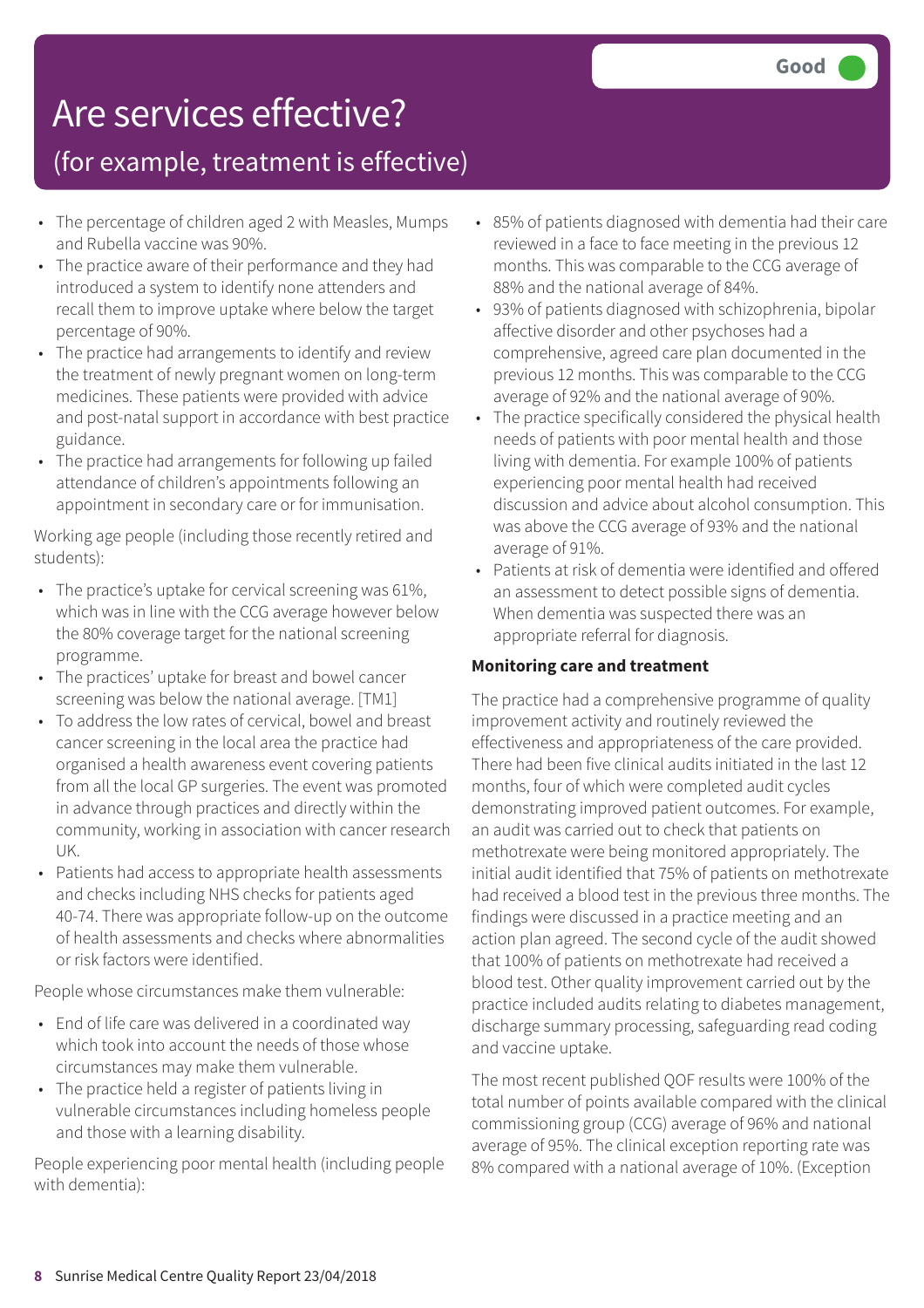## Are services effective?

### (for example, treatment is effective)

reporting is the removal of patients from QOF calculations where, for example, the patients decline or do not respond to invitations to attend a review of their condition or when a medicine is not appropriate.)

#### **Effective staffing**

Staff had the skills, knowledge and experience to carry out their roles. For example, staff whose role included immunisation and taking samples for the cervical screening programme had received specific training and could demonstrate how they stayed up to date.

- The practice understood the learning needs of staff and provided protected time and training to meet them. Up to date records of skills, qualifications and training were maintained. Staff were encouraged and given opportunities to develop.
- The practice provided staff with ongoing support. This included an induction process, one-to-one meetings, appraisals, coaching and mentoring, clinical supervision and support for revalidation. The induction process for healthcare assistants included the requirements of the Care Certificate. The practice ensured the competence of staff employed in advanced roles by audit of their clinical decision making, including non-medical prescribing.
- There was a clear approach for supporting and managing staff when their performance was poor or variable.

#### **Coordinating care and treatment**

Staff worked together and with other health and social care professionals to deliver effective care and treatment.

- We saw records that showed that all appropriate staff, including those in different teams, services and organisations, were involved in assessing, planning and delivering care and treatment.
- Patients received coordinated and person-centred care. This included when they moved between services, when they were referred, or after they were discharged from hospital. The practice worked with patients to develop personal care plans that were shared with relevant agencies.
- The practice ensured that end of life care was delivered in a coordinated way which took into account the needs of different patients, including those who may be vulnerable because of their circumstances.
- The practice held regular multi-disciplinary case review meetings where patients on palliative care register discussed.

#### **Helping patients to live healthier lives**

Staff were consistent and proactive in helping patients to live healthier lives.

- The practice identified patients who may be in need of extra support and directed them to relevant services. This included patients in the last 12 months of their lives, patients at risk of developing a long-term condition and carers.
- The percentage of new cancer cases who were referred using the urgent two week wait referral pathway was 44% which was comparable to other practices.
- Staff encouraged and supported patients to be involved in monitoring and managing their health.
- Staff discussed changes to care or treatment with patients and their carers as necessary.
- The practice supported national priorities and initiatives to improve the population's health, for example, stop smoking campaigns, tackling obesity.

#### **Consent to care and treatment**

The practice obtained consent to care and treatment in line with legislation and guidance.

- Clinicians understood the requirements of legislation and guidance when considering consent and decision making.
- Clinicians supported patients to make decisions. Where appropriate, they assessed and recorded a patient's mental capacity to make a decision.
- The practice monitored the process for seeking consent appropriately.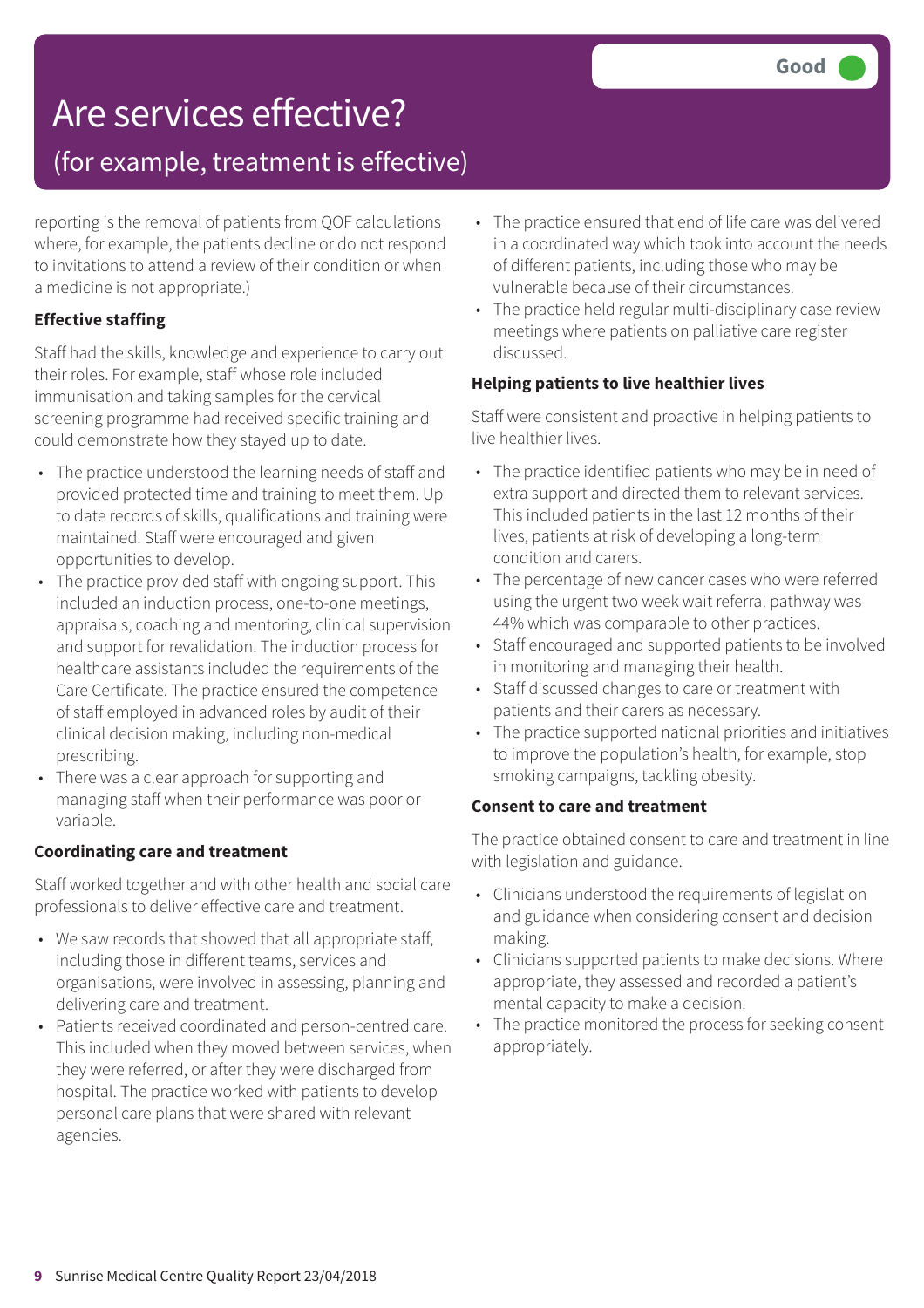# Are services caring?

### **Our findings**

#### **We rated the practice, and all of the population groups, as good for caring.**

#### **Kindness, respect and compassion**

Staff treated patients with kindness, respect and compassion.

- Staff understood patients' personal, cultural, social and religious needs.
- The practice gave patients timely support and information.
- Reception staff knew that if patients wanted to discuss sensitive issues or appeared distressed they could offer them a private room to discuss their needs.
- All of the 47 patient Care Quality Commission comment cards we received were positive about the service experienced. This is in line with the results of the NHS Friends and Family Test and other feedback received by the practice.

Results from the July 2017 annual national GP patient survey showed patients felt they were treated with compassion, dignity and respect. Three hundred and seventy four surveys were sent out and 108 were returned. This represented about 3% of the practice population. The practice were in line with or below average for its satisfaction scores on consultations with GPs and nurses. For example:

- 81% of patients who responded said the GP was good at listening to them compared with the clinical commissioning group (CCG) average of 85% and the national average of 89%.
- 91% of patients who responded said they had confidence and trust in the last GP they saw; CCG - 93%; national average - 96%.
- 75% of patients who responded said the last GP they spoke to was good at treating them with care and concern; CCG– 81%; national average – 86%.
- 77% of patients who responded said the last nurse they spoke to was good at treating them with care and concern; CCG - 83%; national average - 91%
- the practice were continually monitoring their performance and addressing any shortfalls through regular staff training sessions.

#### **Involvement in decisions about care and treatment**

Staff helped patients be involved in decisions about their care and were aware of the Accessible Information Standard (a requirement to make sure that patients and their carers can access and understand the information they are given):

- Interpretation services were available for patients who did not have English as a first language. We saw notices in the reception areas, including in languages other than English, informing patients this service was available. Patients were also told about multi-lingual staff who might be able to support them. The practice website was available in 100 different languages.
- Staff communicated with patients in a way that they could understand, for example, communication aids and easy read materials were available.
- Staff helped patients and their carers find further information and access community and advocacy services. They helped them ask questions about their care and treatment.

The practice proactively identified patients who were carers.The practice's computer system alerted GPs if a patient was also a carer. The practice had identified 58 patients as carers (1.5% of the practice list).

- A member of staff acted as a carers' champion to help ensure that the various services supporting carers were coordinated and effective.
- Staff told us that if families had experienced bereavement, their usual GP contacted them or sent them a sympathy card. This call was either followed by a patient consultation at a flexible time and location to meet the family's needs and/or by giving them advice on how to find a support service.

Results from the national GP patient survey showed mixed responses to questions about their involvement in planning and making decisions about their care and treatment. Results were in line with or below local and national averages particularly in respect of nursing staff:

- 81% of patients who responded said the last GP they saw was good at explaining tests and treatments compared with the clinical commissioning group (CCG) average of 82% and the national average of 86%.
- 73% of patients who responded said the last GP they saw was good at involving them in decisions about their care; CCG - 76%; national average - 82%.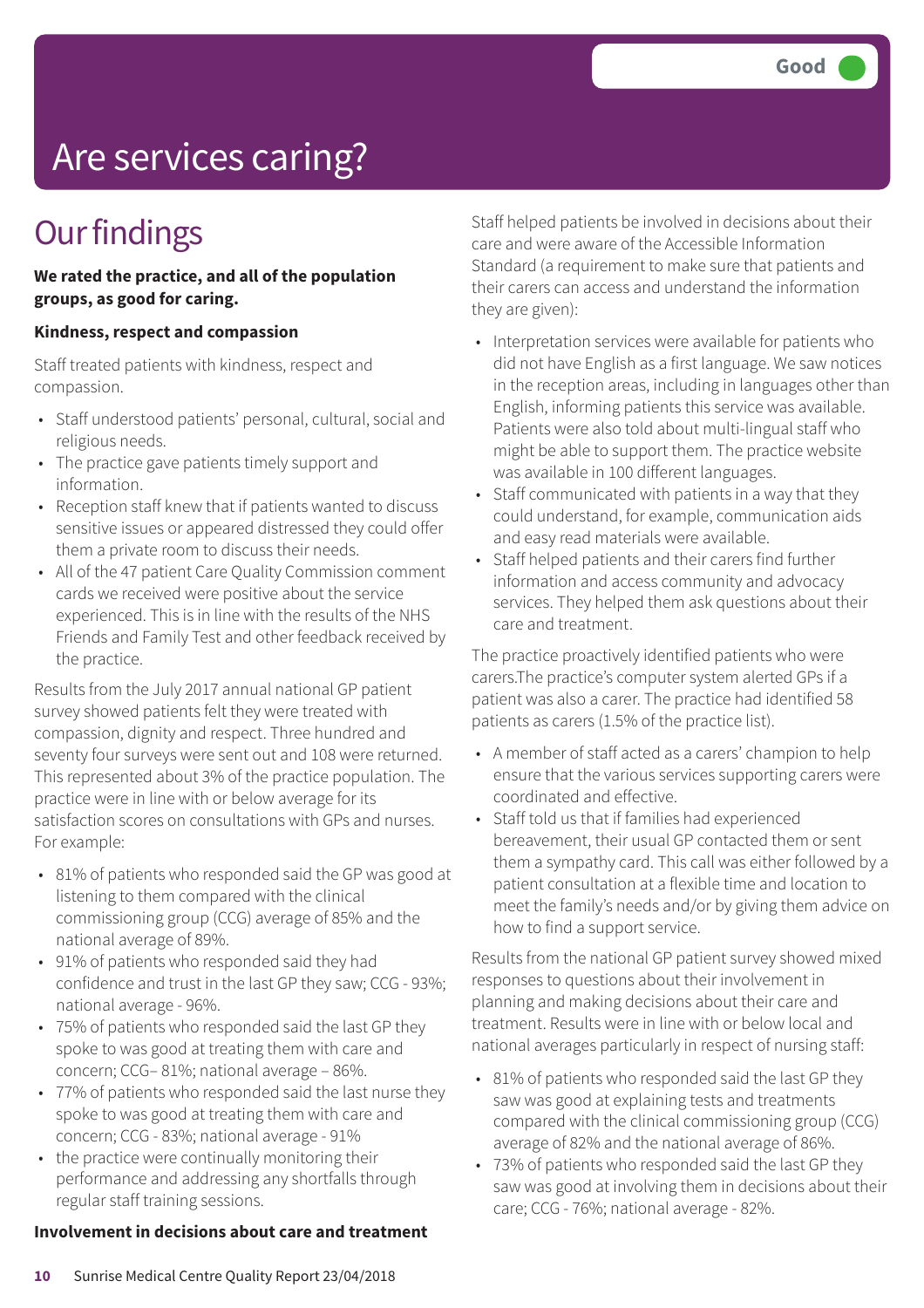## Are services caring?

- 74% of patients who responded said the last nurse they saw was good at explaining tests and treatments; CCG - 83%; national average - 90%.
- the practice were continually monitoring their performance and addressing any shortfalls through regular staff training sessions.

#### **Privacy and dignity**

The practice respected/did not respect patients' privacy and dignity.

- Staff recognised the importance of patients' dignity and respect.
- Conversations with receptionists could not be overheard by patients in the waiting room.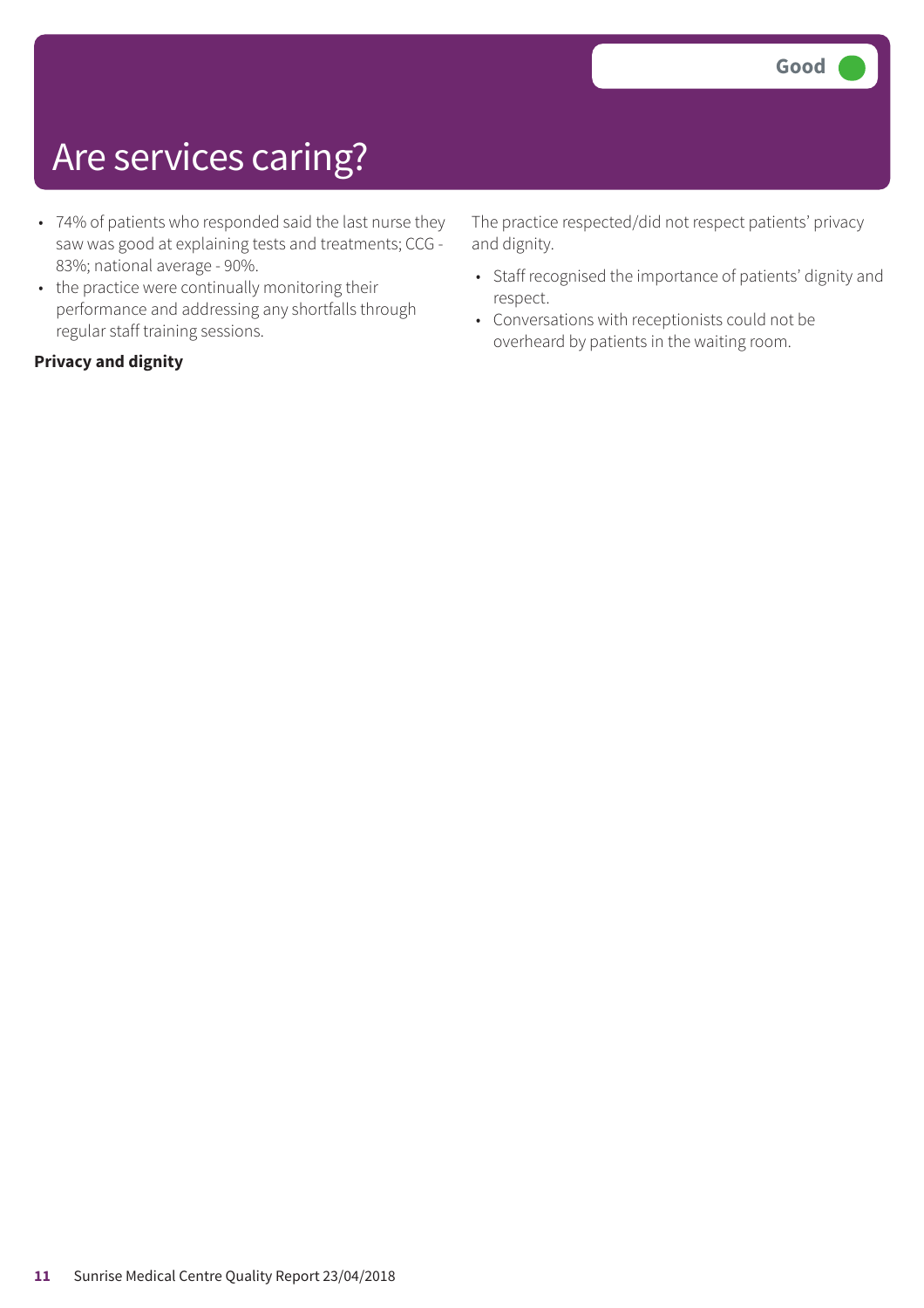# Are services responsive to people's needs?

(for example, to feedback?)

## **Our findings**

#### **We rated the practice, and all of the population groups, as good for providing responsive services.**

#### **Responding to and meeting people's needs**

The practice organised and delivered services to meet patients' needs. It took account of patient needs and preferences.

- The practice understood the needs of its population and tailored services in response to those needs. For example extended opening hours, online services such as repeat prescription requests, advanced booking of appointments and an extended access GP HUB service.
- The facilities and premises were appropriate for the services delivered.
- The practice made reasonable adjustments when patients found it hard to access services. For example, access for those with mobility issues.
- Care and treatment for patients with multiple long-term conditions and patients approaching the end of life was coordinated with other services.

#### Older people:

- All patients had a named GP who supported them in whatever setting they lived, whether it was at home or in a care home or supported living scheme.
- The practice was responsive to the needs of older patients, and offered home visits and urgent appointments for those with enhanced needs. A plus bus service was available for those who had difficulties getting to the practice due to limited local public transport availability.
- There was a medicines delivery service for housebound patients.
- Older patients were referred to a care coordinator for extra support.

People with long-term conditions:

- Patients with a long-term condition received an annual review to check their health and medicines needs were being appropriately met. Multiple conditions were reviewed at one appointment, and consultation times were flexible to meet each patient's specific needs.
- The practice held regular meetings with the local district nursing team to discuss and manage the needs of patients with complex medical issues.

Families, children and young people:

- We found there were systems to identify and follow up children living in disadvantaged circumstances and who were at risk, for example, children and young people who had a high number of accident and emergency (A&E) attendances. Records we looked at confirmed this.
- All parents or guardians calling with concerns about a child under the age of 18 were offered a same day appointment when necessary.
- The practice had baby changing facilities and pram/ pushchair parking.

Working age people (including those recently retired and students):

- The needs of this population group had been identified and the practice had adjusted the services it offered to ensure these were accessible, flexible and offered continuity of care. For example, extended opening hours and extended access GP HUB appointments.
- Telephone consultations were available which supported patients who were unable to attend the practice during normal working hours.

People whose circumstances make them vulnerable:

- The practice held a register of patients living in vulnerable circumstances including homeless people and those with a learning disability.
- Home visits were provided for this population group.

People experiencing poor mental health (including people with dementia):

- Staff interviewed had a good understanding of how to support patients with mental health needs and those patients living with dementia.
- The practice held GP led dedicated monthly mental health and dementia clinics. Patients who failed to attend were proactively followed up by a phone call from a GP.

#### **Timely access to care and treatment**

Patients were able to access care and treatment from the practice within an acceptable timescale for their needs.

- Patients had timely access to initial assessment, test results, diagnosis and treatment.
- Waiting times, delays and cancellations were minimal and managed appropriately.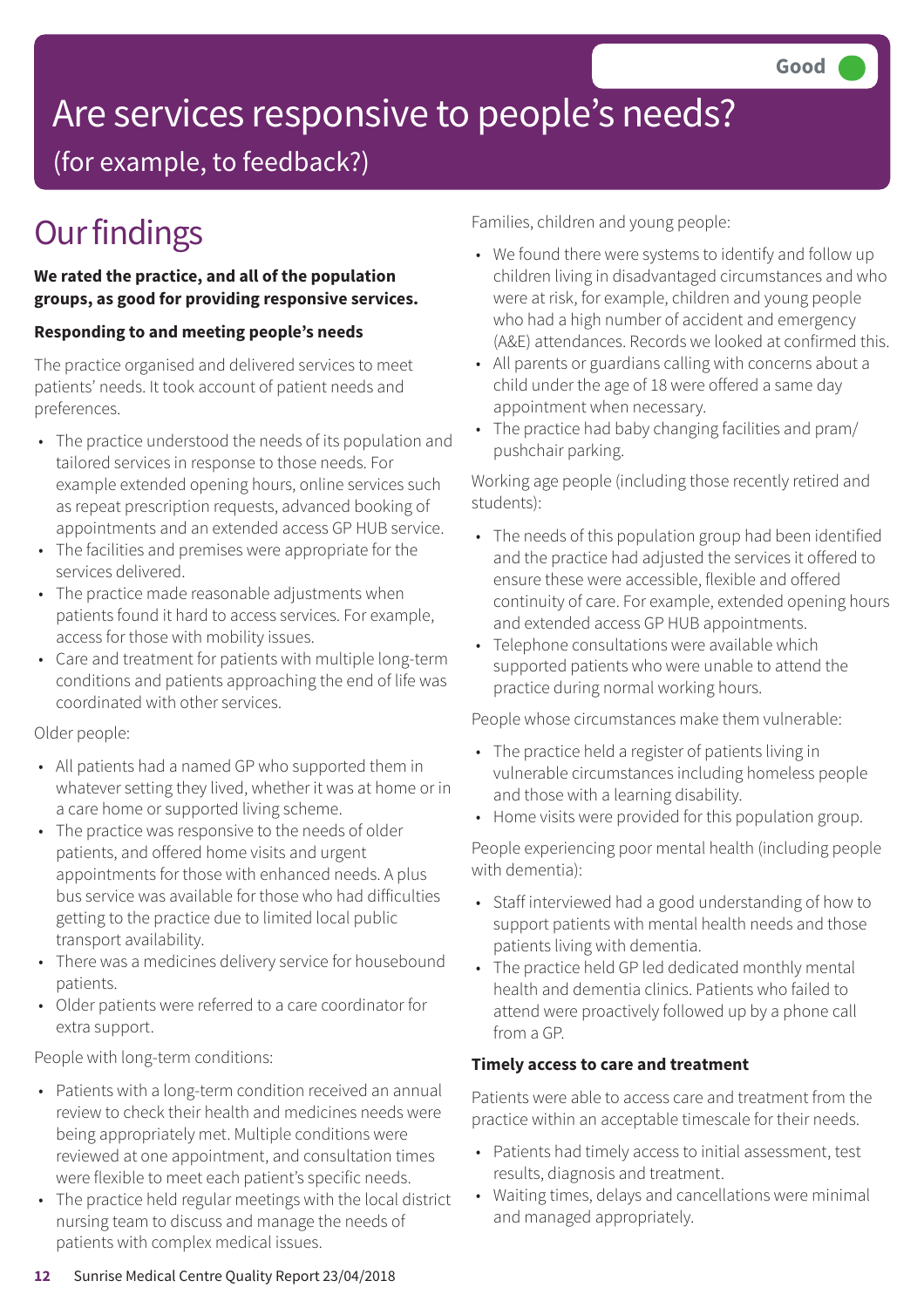# Are services responsive to people's needs?

### (for example, to feedback?)

- Patients with the most urgent needs had their care and treatment prioritised.
- Patients reported that the appointment system was easy to use.

Results from the July 2017 annual national GP patient survey showed that patients' satisfaction with how they could access care and treatment was generally below local and national averages. Three hundred and seventy four surveys were sent out and 108 were returned. This represented about 3% of the practice population.

- 82% of patients who responded were satisfied with the practice's opening hours compared with the clinical commissioning group (CCG) average of 75% and the national average of 80%.
- 52% of patients who responded said they could get through easily to the practice by phone; CCG – 68%; national average - 71% (the practice had identified this as an issue and they had already improved the performance from the January 2016 survey results of 36%. In addition they had taken further action to improve by increasing staff capacity on the reception and by improving the phone system).
- 58% of patients who responded said that the last time they wanted to speak to a GP or nurse they were able to get an appointment; CCG - 69%; national average - 76%.
- 58% of patients who responded described their experience of making an appointment as good; CCG - 67%; national average - 73% (the practice had identified availability of appointments as an issue. They had taken action to address this by promoting the online

appointment booking service and increasing the number of telephone consultation slots. In addition in March 2017 the practice won the contract to provide an extended access GP HUB service resulting in a 40% increase in appointment availability for their own patients).

- All the 47 completed Care Quality Commission comment cards were positive and did not highlight any issues with access to the service or appointments.
- The practice was monitoring its waiting times for patients to be seen by a doctor and provided evidence that waiting times had reduced over a three year period.

#### **Listening and learning from concerns and complaints**

The practice took complaints and concerns seriously and responded to them appropriately to improve the quality of care.

- Information about how to make a complaint or raise concerns was available. Staff treated patients who made complaints compassionately.
- The complaint policy and procedures were in line with recognised guidance. Five complaints were received in the last year. We reviewed eight complaints and found that they were satisfactorily handled in a timely way.
- The practice learned lessons from individual concerns and complaints and also from analysis of trends. It acted as a result to improve the quality of care. For example, the practice had improved referral processes and communication with patients as a result of complaints.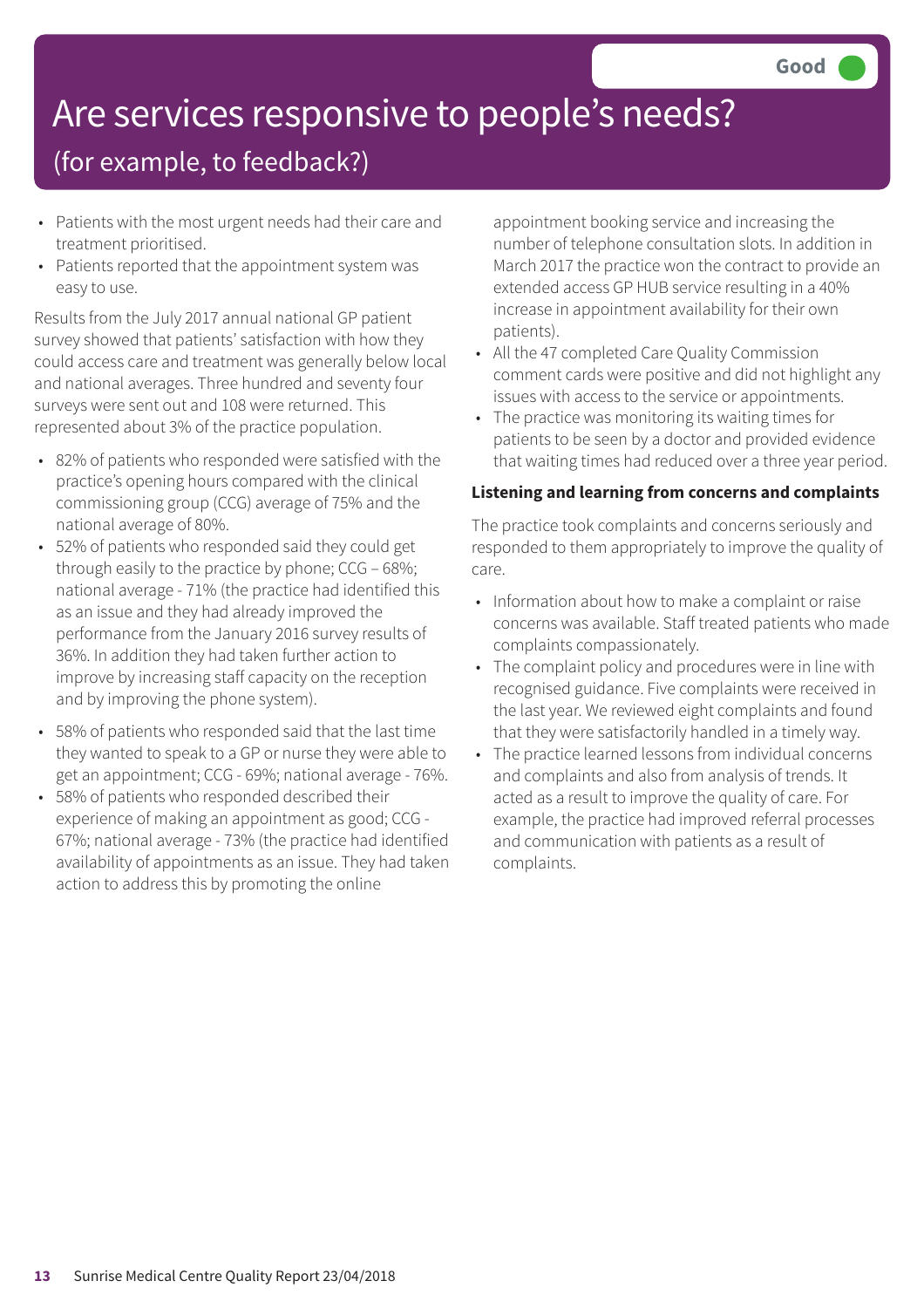## Are services well-led?

(for example, are they well-managed and do senior leaders listen, learn and take appropriate action)

## **Our findings**

#### **We rated the practice and all of the population groups as good for providing a well-led service.**

#### **Leadership capacity and capability**

Leaders had the capacity and skills to deliver high-quality, sustainable care.

- Leaders had the experience, capability and integrity to deliver the practice strategy and address risks to it.
- They were knowledgeable about issues and priorities relating to the quality and future of services. They understood the challenges and were addressing them.
- Leaders at all levels were visible and approachable. They worked closely with staff and others to make sure they prioritised compassionate and inclusive leadership.
- The practice had effective processes to develop leadership capacity and skills, including planning for the future leadership of the practice.

#### **Vision and strategy**

The practice had a clear vision and credible strategy to deliver high quality, sustainable care.

- There was a clear vision and set of values. The practice had a realistic strategy and supporting business plans to achieve priorities.
- The practice developed its vision, values and strategy jointly with patients, staff and external partners.
- Staff were aware of and understood the vision, values and strategy and their role in achieving them.
- The strategy was in line with health and social priorities across the region. The practice planned its services to meet the needs of the practice population.
- The practice monitored progress against delivery of the strategy.

#### **Culture**

The practice had a culture of high-quality sustainable care.

- Staff stated they felt respected, supported and valued. They were proud to work in the practice.
- The practice focused on the needs of patients.
- Leaders and managers acted on behaviour and performance inconsistent with the vision and values.
- Openness, honesty and transparency were demonstrated when responding to incidents and complaints. The provider was aware of and had systems to ensure compliance with the requirements of the duty of candour.
- Staff we spoke with told us they were able to raise concerns and were encouraged to do so. They had confidence that these would be addressed.
- There were processes for providing all staff with the development they need. This included appraisal and career development conversations. All staff received regular annual appraisals in the last year. Staff were supported to meet the requirements of professional revalidation where necessary.
- Clinical staff, including nurses, were considered valued members of the practice team. They were given protected time for professional development and evaluation of their clinical work.
- There was a strong emphasis on the safety and well-being of all staff.
- The practice actively promoted equality and diversity. Staff felt they were treated equally.
- There were positive relationships between staff and teams.

#### **Governance arrangements**

There were clear responsibilities, roles and systems of accountability to support good governance and management.

- Structures, processes and systems to support good governance and management were clearly set out, understood and effective. The governance and management of partnerships, joint working arrangements and shared services promoted interactive and co-ordinated person-centred care.
- Staff were clear on their roles and accountabilities including in respect of safeguarding and infection prevention and control.
- Practice leaders had established proper policies, procedures and activities to ensure safety and assured themselves that they were operating as intended.

#### **Managing risks, issues and performance**

There were clear and effective processes for managing risks, issues and performance.